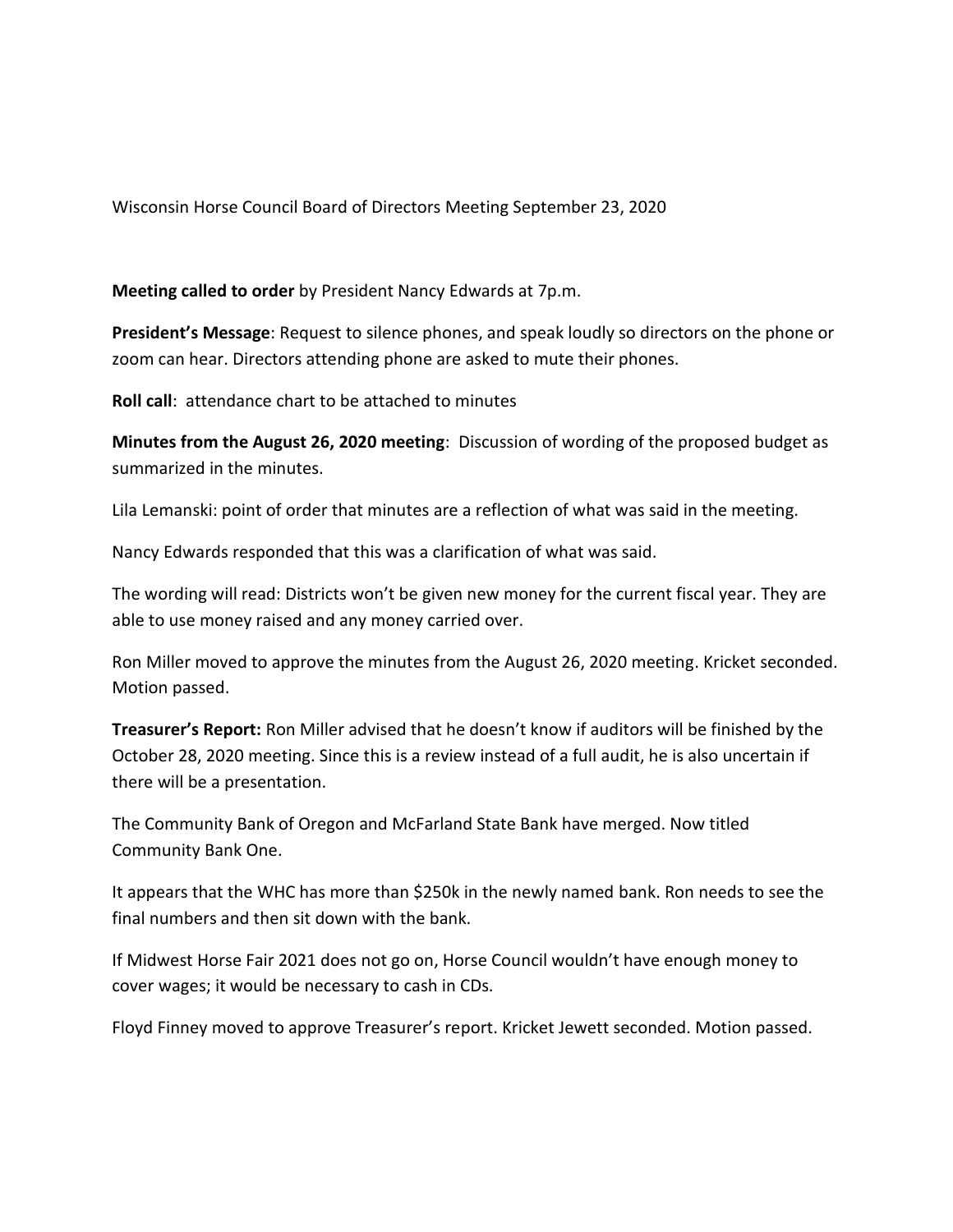**WSHCEF:** Diane Sackett stated that there are currently no changes. However, there will be taxes to file in October and other expenses. There will be a new financial report for October.

**Legislative Report:** Jolene has been with the WHC for 20 years, considers the WHC as family. She reviewed the discussion. In December Ron Miller will provide a check for \$1k to cover the next 6 months. She wants to be sure to abide by the Ethics rules. Any board member should feel free to contact Jolene.

The governor extended the mask order again. Out of 72 Wisconsin counties only 7 sheriffs will enforce. It is a sensitive issue since the MHF is held in Dane County.

Usually 75 fairs are held. This year 7 conducted "normal" events. No COVID-19 cases traced back to these. Some fairs were partially held. Some canceled.

Gallons and gallons of hand sanitizers and stations were made available. Hardly anyone used them. It appears that outdoor events don't seem to be a problem.

Capitol building is only open to staff and legislators. Voss believes it will open for hearings. Jolene thinks they will meet via Zoom. No bills expected to be written until November.

Cal Larson asked who decided 50 people guideline. Jolene responded that they are following CDC guidelines.

**Midwest Horse Fair report:** Pat Miller reported that they have decided to go forward with planning for 2021 in order to not risk losing vendors, clinicians, etc. The majority of tickets will be sold by TicketMaster. Then, if Horse Fair is forced to cancel, Ticketmaster will handle the refunds. Some of the supporting retailers will continue to sell tickets, as they believe it helps their business.

Hopefully the Rhonda Reese issue will be resolved soon. She is remarried and wants to move to the state of Oregon. Pat was contacted by Columbia County District Attorney's office regarding the MHF's stance on the move. Pat responded that not until the agreed upon restitution is paid.

Questions regarding what will happen to MHF staff if the event is canceled. Pat responded that that would probably require staff layoffs. Megan is looking into grants. Pat is reaching out to experienced grant writers. Jolene advised that some don't qualify not for profit organizations.

**Old Business:** Addition to the budget of \$1500 for lobbyist. New total on that line \$4250.00 New total \$164,563.00.

Ron Miller moved to approve, Floyd Finney seconded. Motion passed.

Ron commented that the Budget/Finance Committee did an admirable job to ensure that the WHC remain solvent the next couple years.